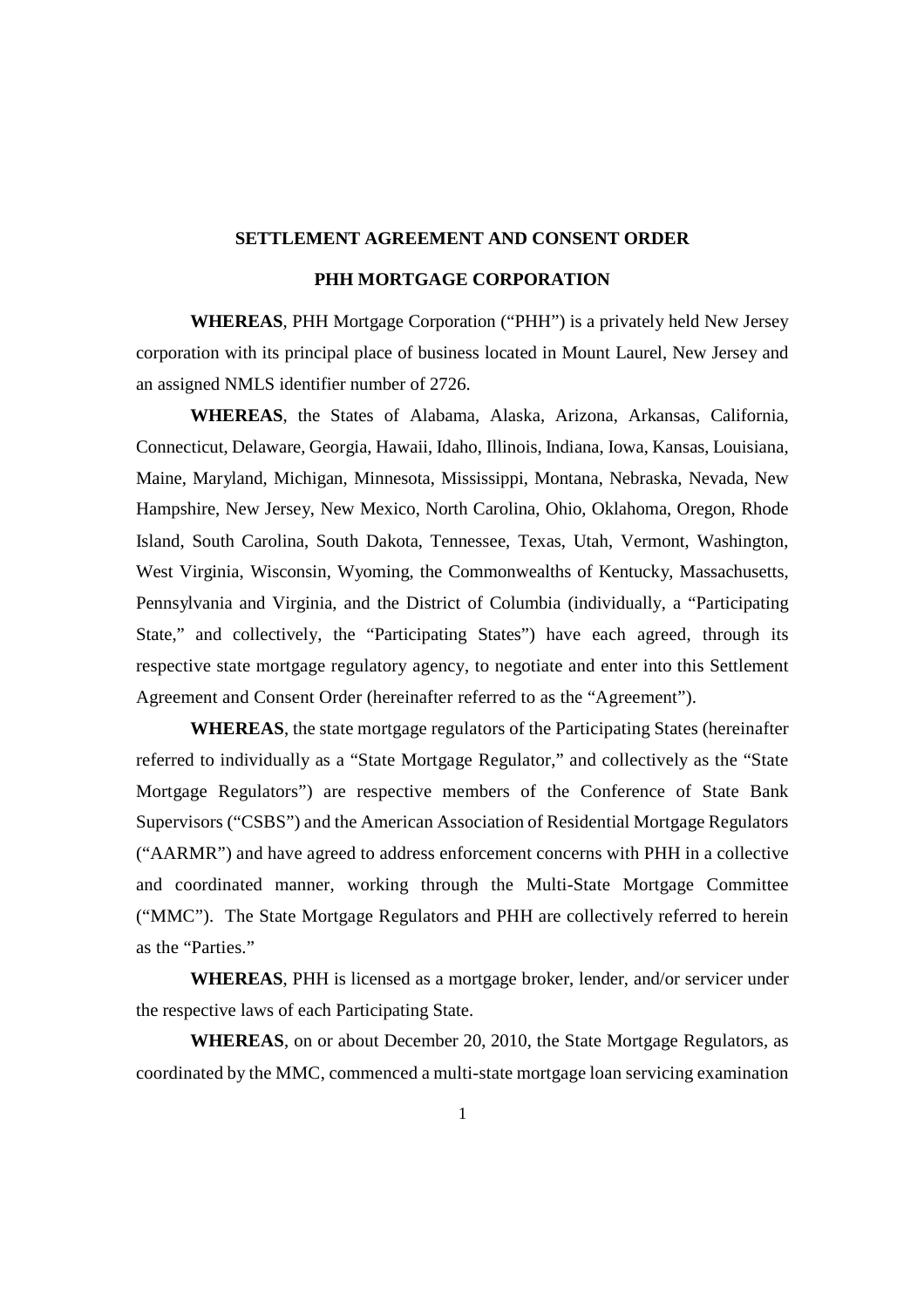(the "Multi-State Examination") of PHH covering the period of January 1, 2008 to December 31, 2010, in order to determine PHH's compliance with applicable State and Federal laws and regulations, financial condition, and the adequacy of policies and procedures and the control and supervision of the licensed mortgage loan servicing operations. The Multi-State Examination was conducted by the State Mortgage Regulators from the states of Arizona, Georgia, Louisiana, Massachusetts, and New York. The Multi-State Examination of PHH was conducted pursuant to their respective statutory authorities, and in accordance with the protocols established by the CSBS/AARMR Nationwide Cooperative Protocol for Mortgage Supervision as well as the Nationwide Cooperative Agreement for Mortgage Supervision. A concurrent mortgage servicing examination of PHH was conducted by the Florida Office of Financial Regulation.

**WHEREAS**, Reports of Examination and related inquiries and investigations by the State Mortgage Regulators identified practices that may otherwise violate the laws and regulations of the Participating States and related federal law, including, but not limited to, the allegations and releases that are the basis of this Agreement, which specifically include:

- 1) Lack of controls related to document execution, including, unauthorized execution, inconsistent signatures, faulty assignment, improper certification and notarization, and other related practices affecting the integrity of documents relied upon in the foreclosure process;
- 2) Deficiencies in servicing, foreclosure, loan modification, and other loss mitigation processes;
- 3) Deficiencies related to internal controls, including inadequate staffing levels and lack of independence;
- 4) Deficiencies in control and oversight of third-party providers, particularly local foreclosure counsel; and
- 5) Deficiencies in document maintenance processes, including but not limited to, failure to retain required documents and failure to produce documents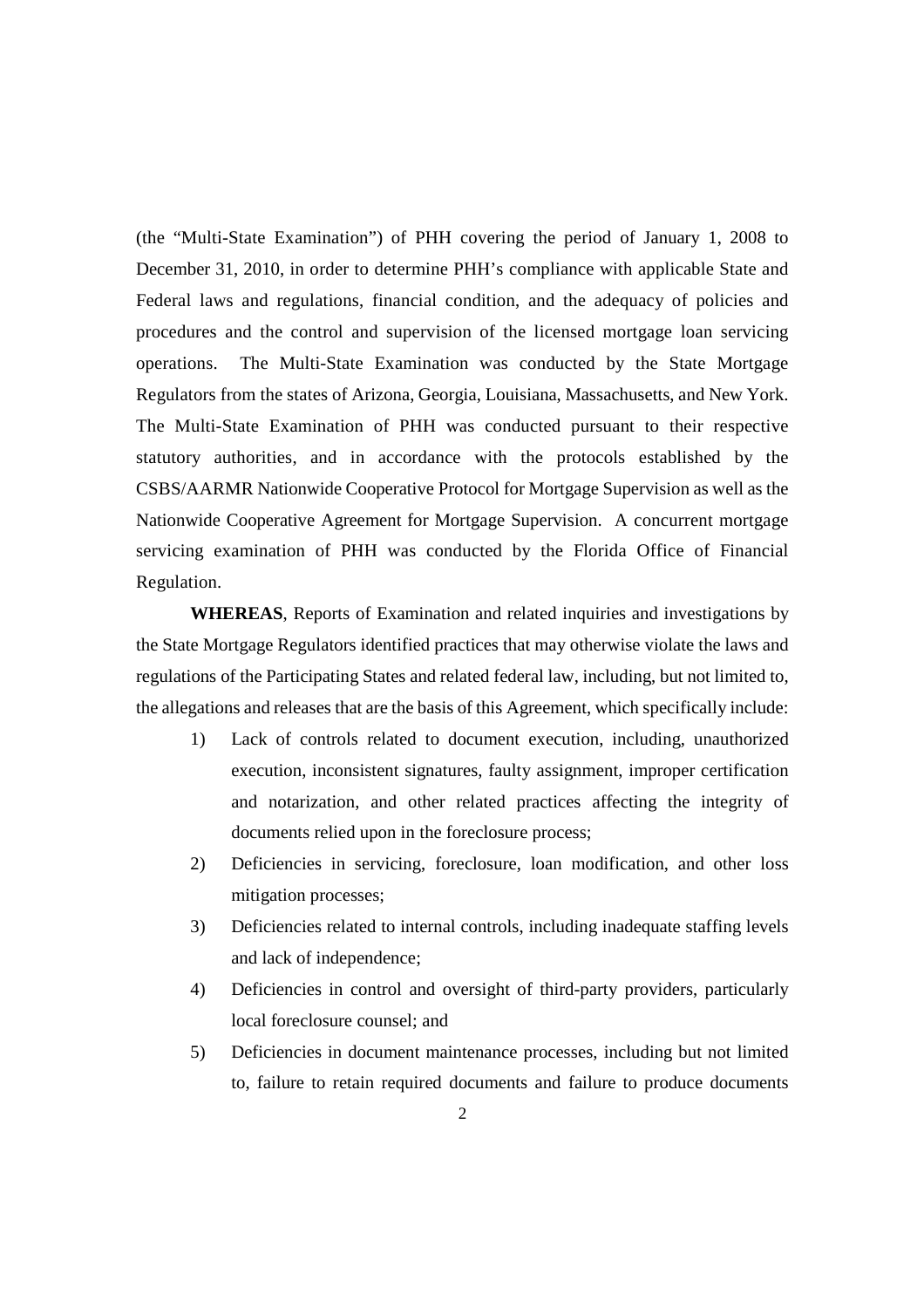requested in tandem with the examinations.

**WHEREAS**, the State Mortgage Regulators and PHH enter into this Agreement with the understanding that the State Attorneys Generals, as plaintiffs, have entered a Consent Judgment with PHH in the United States District Court for the District of Columbia (the "Consent Judgment") in coordination with this Agreement.

**WHEREAS,** this Agreement incorporates common terms and conditions to that of the Consent Judgment, including certain exhibits herein, which are fully integrated into this Agreement. It is further understood that the common terms used herein and in the Consent Judgment, along with similar exhibits, set forth the terms and conditions applicable to PHH and the State Mortgage Regulators, apart from and supplemented by the terms and conditions in this Agreement. To the extent that the terms and conditions contained in this Agreement conflict with any provisions of the Consent Judgment or its exhibits, the terms and conditions of this Agreement shall control.

**WHEREAS**, PHH enters into this Agreement solely for the purpose of resolving disputes with the State Mortgage Regulators concerning the findings as described in the Reports of Examination and does not admit any wrongdoing, allegations or implications of fact and does not admit any violations of applicable laws, regulations or rules governing the conduct and operation of its servicing business. PHH acknowledges that the State Mortgage Regulators have and maintain jurisdiction over the underlying dispute and therefore have the authority to fully resolve the matter.

**WHEREAS**, PHH acknowledges that the State Mortgage Regulators are relying, in part, upon PHH's representations and warranties stated herein in making their determinations in this matter. PHH further acknowledges that this Agreement may be revoked and the State Mortgage Regulators may pursue any and all remedies available under the law against PHH if the State Mortgage Regulators later find that PHH knowingly or willfully withheld information from the State Mortgage Regulators.

**WHEREAS**, PHH represents that it has implemented, and will continue to maintain, procedures designed to ensure that PHH has complied with all regulatory requirements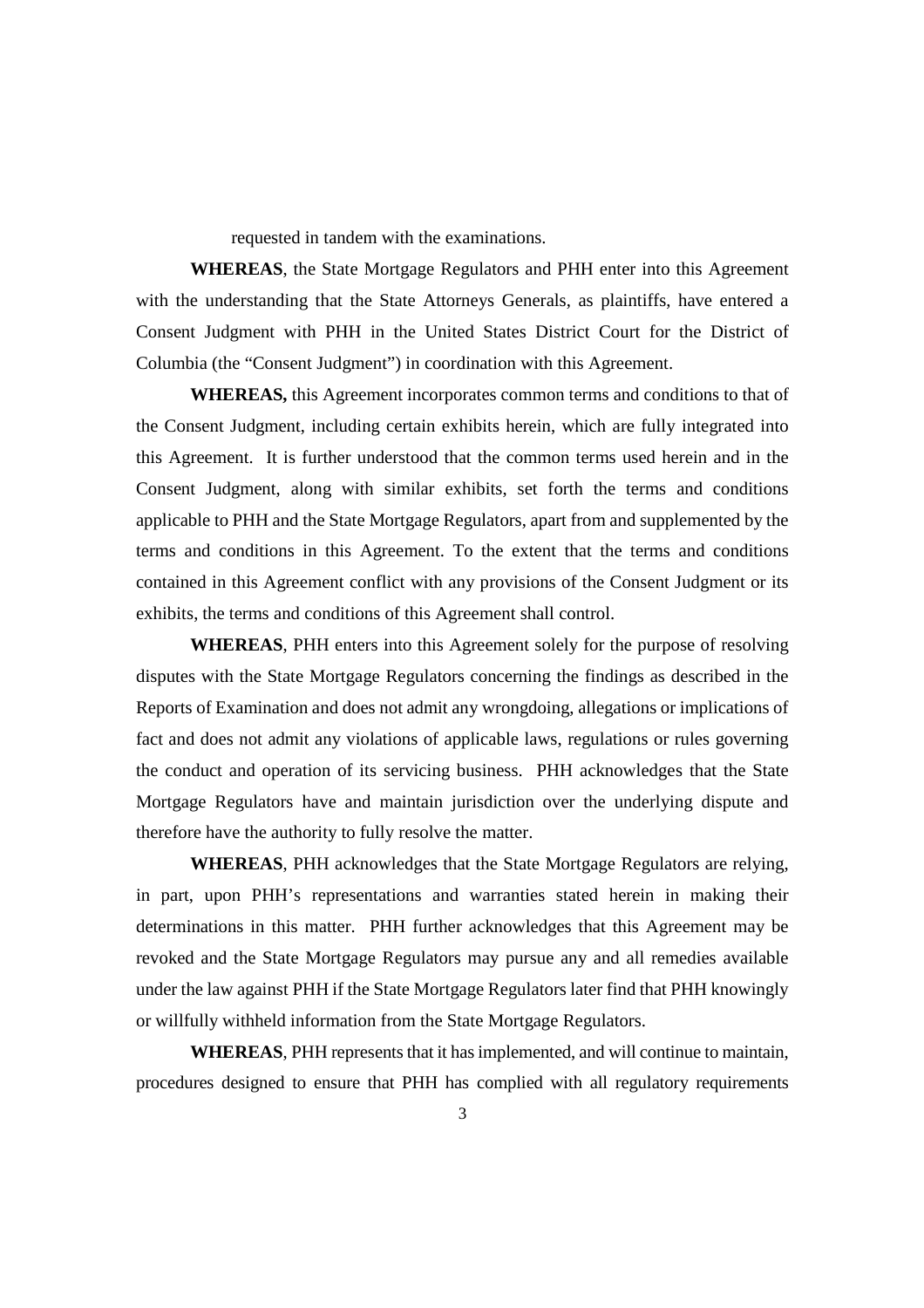imposed by each individual State Mortgage Regulator.

**WHEREAS**, the State Mortgage Regulators have legal authority to initiate administrative actions based on the conduct described in the Reports of Examination.

**WHEREAS**, the intention of the State Mortgage Regulators in effecting this settlement is to solely resolve the violations and conduct described in the Reports of Examination. The State Mortgage Regulators reserve all of their rights, duties, and authority to enforce all statutes, rules and regulations under their respective jurisdictions against PHH regarding any mortgage loan activities and/or servicing activities outside the scope of this Agreement. Additionally, a State Mortgage Regulator may consider this Agreement and the facts set forth herein in connection with, and in deciding, any examination, action, or proceeding under the jurisdiction of that State Mortgage Regulator, if the basis of such examination, action, or proceeding is not a direct result of the specific activity identified in the Reports of Examination; and that this Agreement may, if relevant to such examination, action or proceeding, be admitted into evidence in any matter before a State Mortgage Regulator. Notwithstanding the foregoing and any other term of this Agreement, claims for conduct discovered by PHH during the course of its internal audit in June 2014 and the resulting remediation process regarding a flaw in its automated system to pay default counsel fees and costs are hereby not released and are specifically reserved by the State Mortgage Regulators.

**WHEREAS**, PHH hereby knowingly, willingly, voluntarily, and irrevocably consents to the execution of this Agreement pursuant to the authority vested in each State Mortgage Regulator and agrees that it understands all of the terms and conditions contained herein. PHH acknowledges that it has full knowledge of its rights to notice and a hearing pursuant to the laws of the respective Participating States. By voluntarily entering into this Agreement, PHH waives any right to notice and a hearing, and review of such hearing, and also herein waives all rights to any other judicial appeal concerning the terms, conditions, and related obligations set forth in this Agreement. PHH further acknowledges that it has had an opportunity to consult with independent legal counsel in connection with its waiver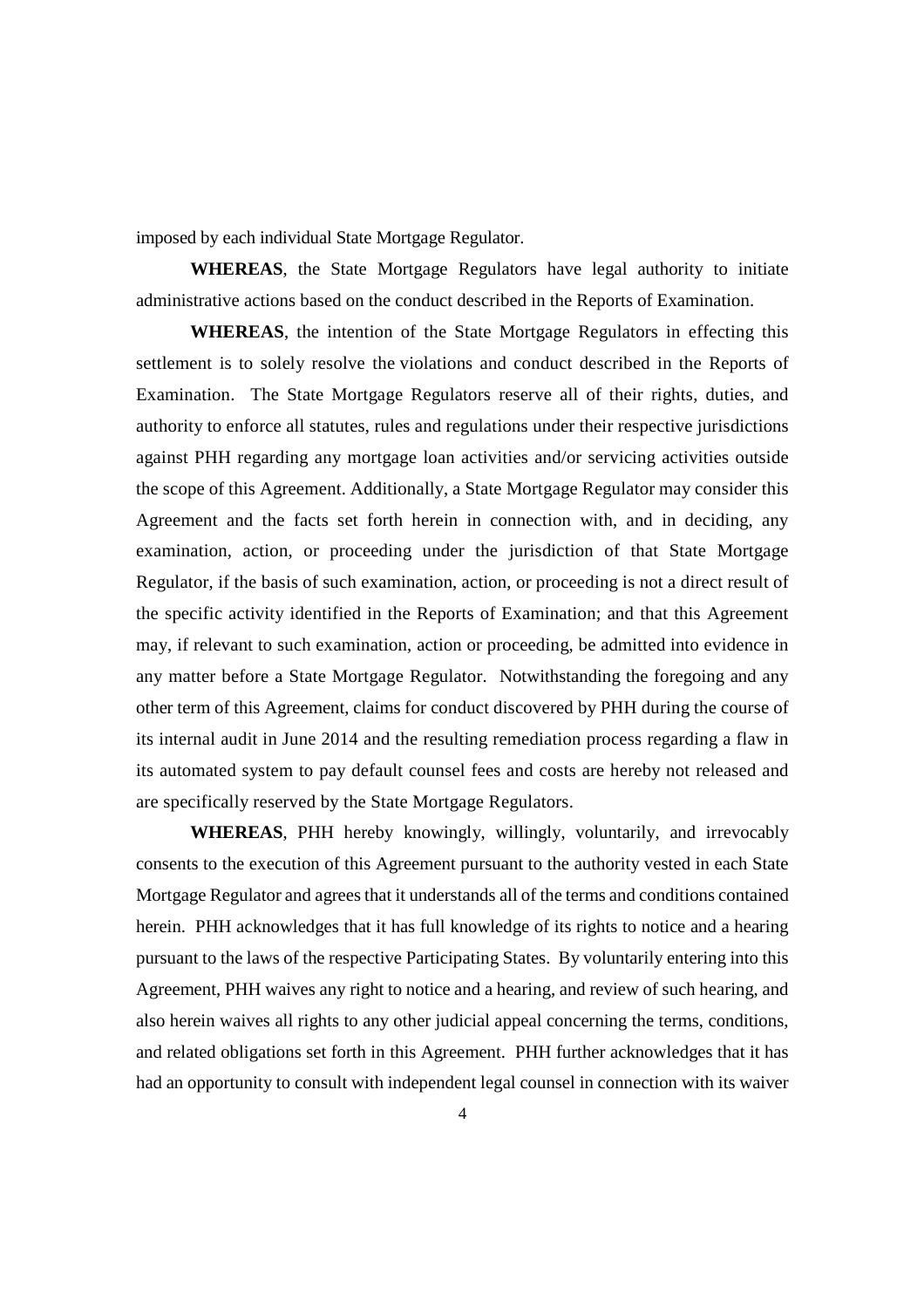of rights and with the negotiation and execution of this Agreement, and that PHH has either consulted with independent legal counsel or has knowingly elected not to do so.

**WHEREAS**, PHH represents that the person signing below is authorized to execute this Agreement and to legally bind PHH.

**WHEREAS**, in that the Parties have had the opportunity to draft, review and edit the language of this Agreement, the Parties agree that no presumption for or against any party arising out of drafting all or any part of this Agreement will be applied in any action relating to, connected to, or involving this Agreement. Accordingly, the Parties agree to waive the benefit of any State statute, providing that in cases of uncertainty, language of a contract should be interpreted most strongly against the party who caused the uncertainty to exist.

**NOW**, **THEREFORE**, this Agreement having been negotiated by the Parties in order to resolve the issues identified herein and in the Reports of Examination, without incurring the costs, inconvenience and delays associated with protracted administrative and judicial proceedings, it is by the State Mortgage Regulators listed below hereby **ORDERED**:

#### **I. JURISDICTION**

1. That pursuant to the licensing and supervision laws of the Participating States, the Participating States have jurisdiction over PHH as described herein and may enforce the terms of this Agreement thereon unless otherwise stated in this Agreement.

## **II. APPLICABILITY**

2. That the provisions of this Agreement and any Exhibits incorporated herein shall apply to PHH's servicing activities regardless of whether the company is servicing residential mortgage loans as a servicer or subservicer.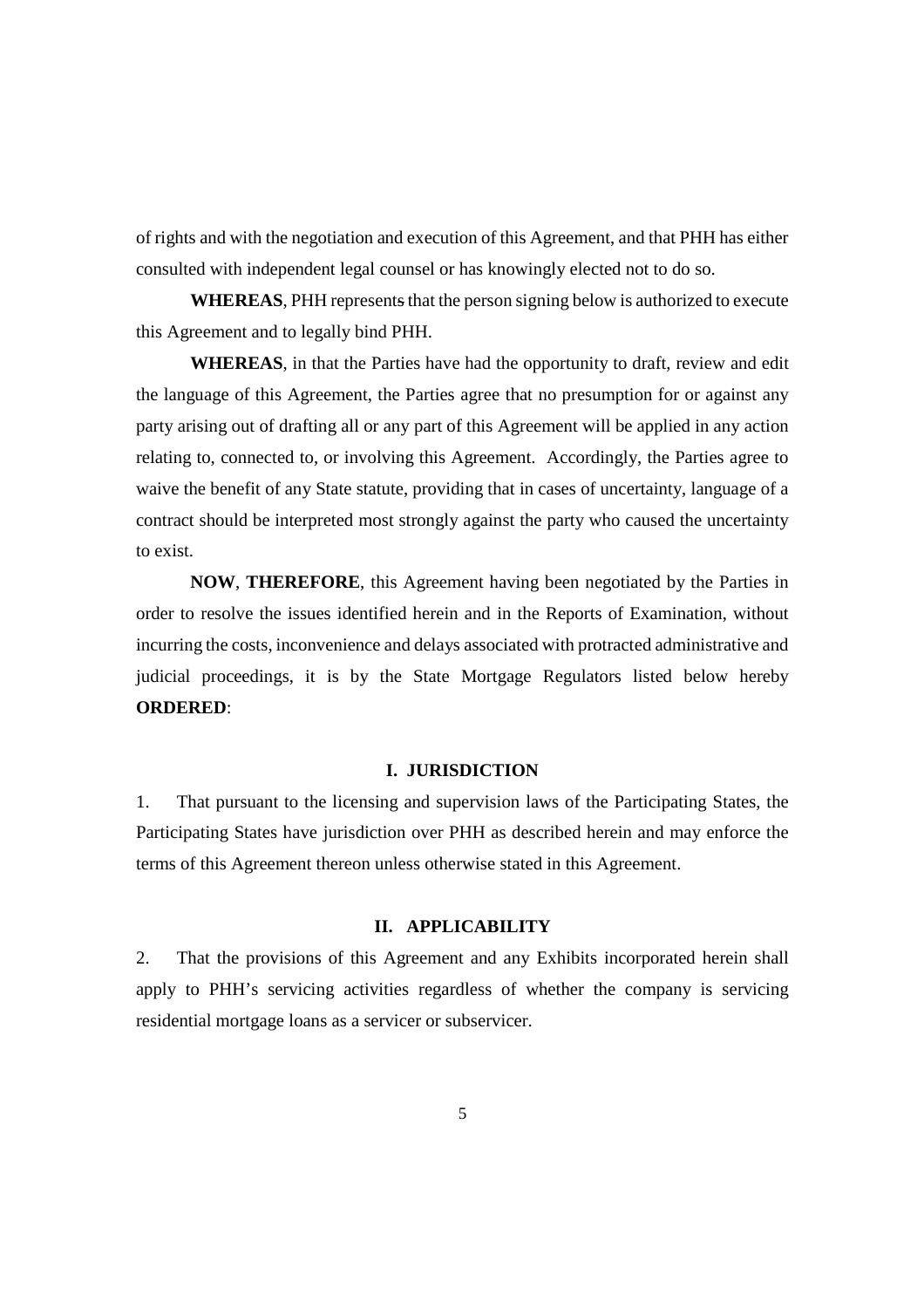### **III. MORTGAGE SERVICING STANDARDS**

3. That PHH shall comply with all mortgage servicing standards set forth in "Exhibit A", ("Servicing Standards") which are attached and incorporated herein, as well as all servicing standards prescribed by Federal law and regulation. PHH shall implement the Servicing Standards no later than January 1, 2018, or as otherwise stated in Exhibit A, (the "Implementation Date").

#### **IV. CONSUMER RELIEF**

4. *Payments to Foreclosed and Referred Borrowers.* In accordance with written instructions from the Executive Committee, established in Paragraph 8, and for the purposes set forth in "Exhibit B", which is attached and incorporated herein, and as also provided for in Exhibit B of the Consent Judgment, PHH shall transfer to the Settlement Administrator appointed under Exhibit B thirty-one million, four hundred and fifty-six thousand, two hundred and ten dollars (\$31,456,210) (the "Borrower Payment Amount") to enable the Settlement Administrator to provide cash payments to (a) borrowers whose loans were serviced by PHH at the time the foreclosure was completed and whose homes were sold or taken in a foreclosure between and including January 1, 2009, and December 31, 2012 or (b) all other borrowers whose loans were serviced by PHH and were referred to foreclosure during that same time period and not accounted for in (a) above; who submit claims allegedly arising from the Covered Conduct (as that term is defined in Exhibit C attached to the Consent Judgement); and who otherwise meet criteria set forth by the Executive Committee; and to pay the reasonable costs and expenses of a Settlement Administrator, including taxes and fees for tax counsel, if any. PHH shall also pay or cause to be paid any additional amounts necessary to pay claims, if any, of borrowers whose data is provided to the Settlement Administrator by PHH after PHH warrants that the data is complete and accurate pursuant to Paragraph 3 of Exhibit B. The Borrower Payment Amount and any other funds provided to the Settlement Administrator for these purposes shall be administered in accordance with the terms set forth in Exhibit B. PHH shall pay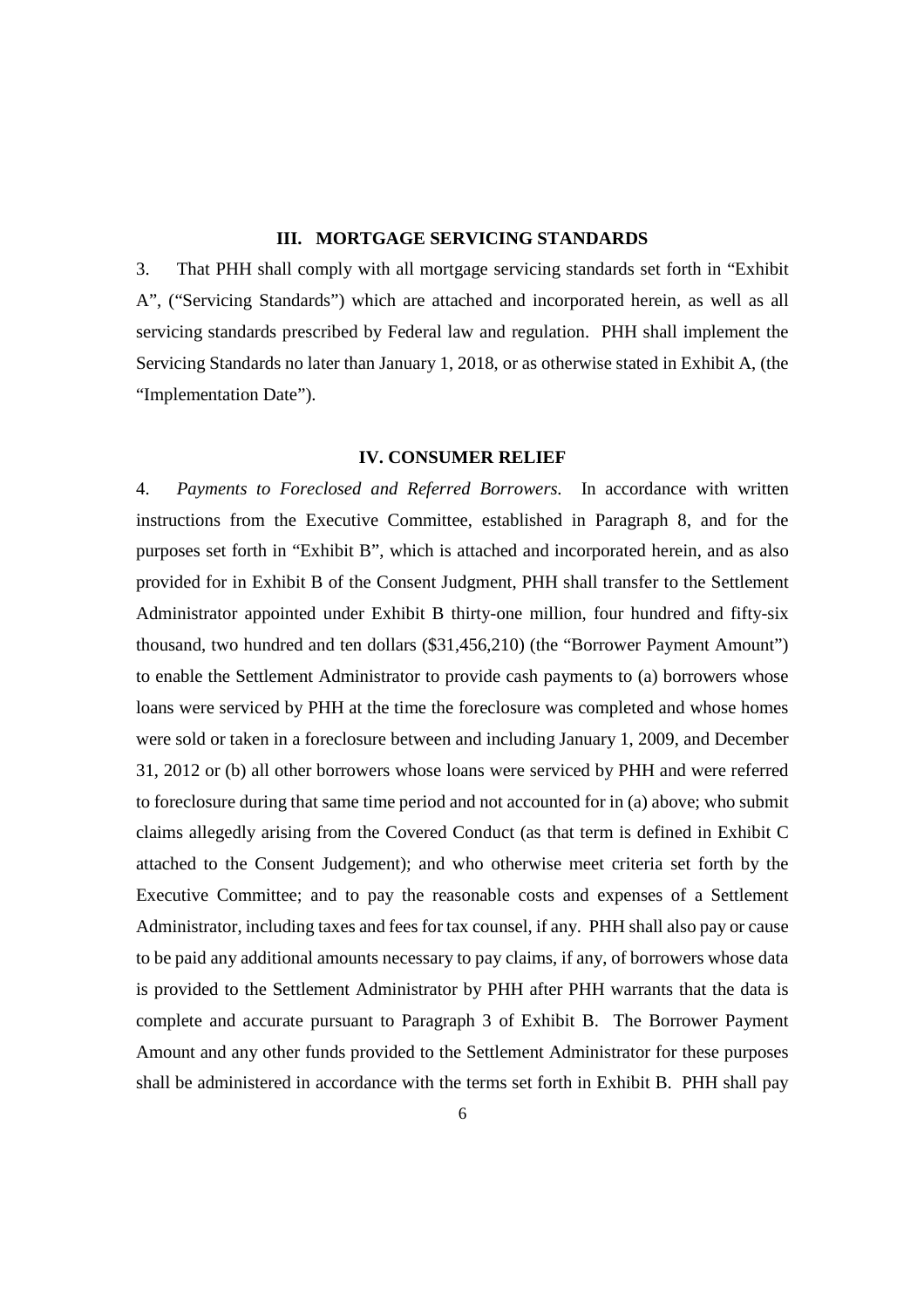the Borrower Payment Amount by electronic funds transfer, pursuant to written instructions to be provided by the Executive Committee into an account established in accordance with this Paragraph 6, within seven (7) days of receiving notice that the account has been established or within seven (7) days of the Effective Date of this Agreement, whichever is later. After PHH have made the required payments, PHH shall no longer have any property right, title, interest or other legal claim in any funds. The account established by this Paragraph 6 is intended to be a Qualified Settlement Fund within the meaning of Treasury Regulation Section 1.468B-1 of the U.S. Internal Revenue Code of 1986, as amended.

## **V. SERVICING STANDARDS COMPLIANCE TESTING AND REPORTING**

5. *Internal and/or External Compliance Testing*. PHH shall ensure that the Internal Audit Department of its parent company conducts transactional testing and compliance/controls testing, either internally and/or by retaining the services of a thirdparty firm, to assess PHH's compliance with the Servicing Standards set forth in Exhibit A. The testing shall be conducted in the ordinary course of PHH's business consistent with industry standards and PHH's internal testing schedule, which shall be based on an assessment of high risk areas and emerging trends.

6. *PHH Internal Audit.* PHH's Internal Audit Department shall conduct audits of PHH's servicing functions, including PHH's compliance with the Servicing Standards. PHH shall include the Servicing Standards in its annual risk assessment, which forms the basis for its annual audit plan, and shall conduct audits in accordance with its annual risk assessment and annual audit plan.

7. *Corrective Action Activity*. In the event any deficiencies are identified through testing or audits, PHH shall perform a root cause analysis and determine whether corrective action activity, including a plan for remediation of any consumer harm, is necessary.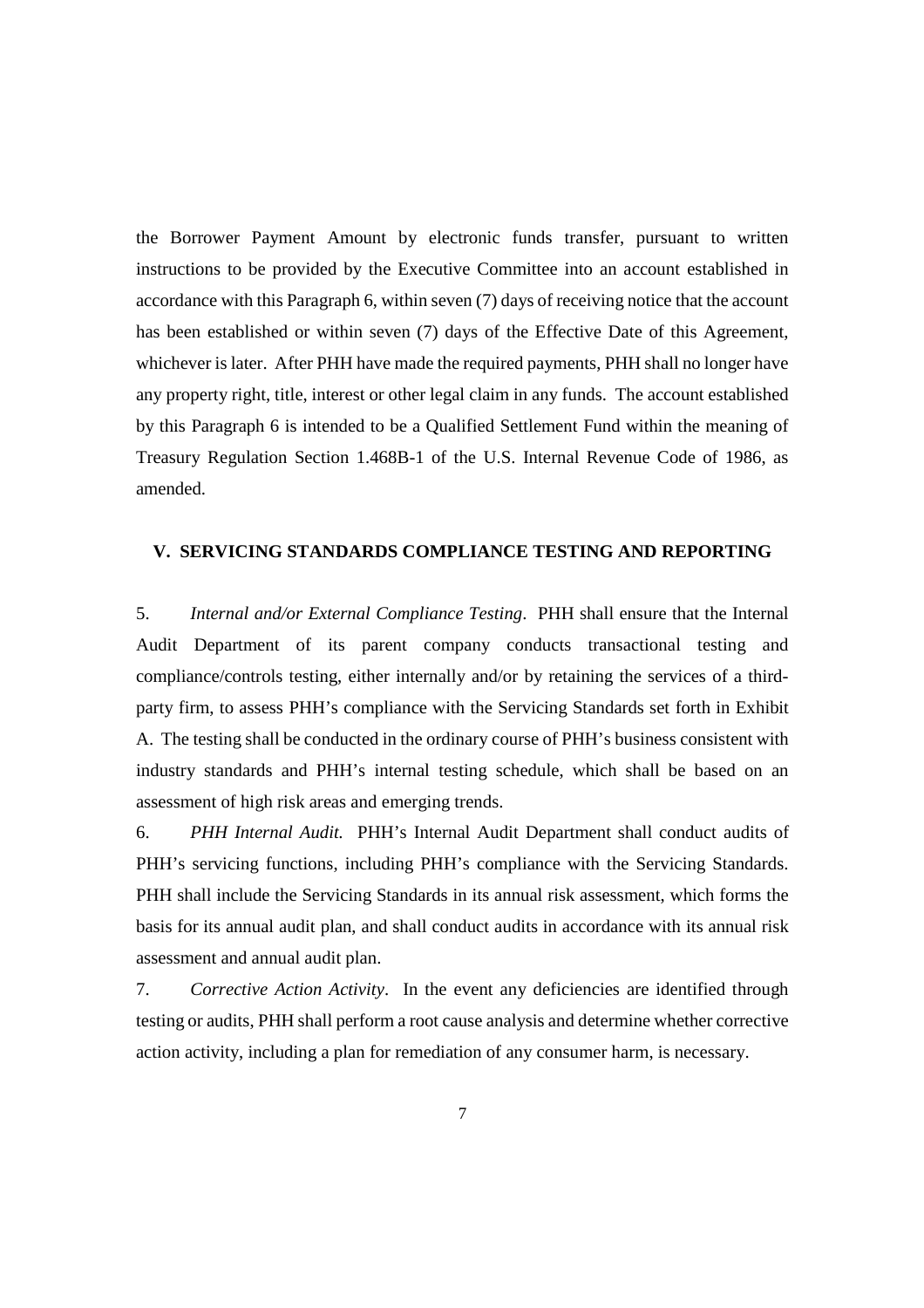8. *Executive Committee*. An executive committee comprised of representatives of the government signatories to this Agreement and the Consent Judgment ("Executive Committee") shall serve as the point of contact between PHH and the government signatories and shall receive reports and communications from PHH.

9. *Reports*. PHH shall cause to be submitted to the State Mortgage Regulators on the Executive Committee on a quarterly basis (1) any PHH Internal Audit reports conducted on PHH's compliance with the Servicing Standards during the preceding quarter; (2) any internal or external transactional testing results and compliance/controls testing results conducted; and (3) any root-cause analysis or plan for corrective action activity developed or performed by PHH during the preceding quarter (collectively, "Reports"). PHH shall submit Reports on the 20th day of the month following the end of each quarter, beginning on the 20th day of the month following the end of the first full quarter of 2018. The recipients of the Reports shall maintain the confidentiality of the Reports in accordance with each respective states' laws.

10. *Auditing Period*. The auditing and reporting period shall be for three years, commencing on January 1, 2018.

#### **VI. ADMINISTRATIVE PENALTY**

11. *Administrative Penalty*. That PHH shall pay an administrative penalty of eight million, eight hundred and twenty-three thousand, five hundred and fifteen dollars (\$8,823,515). Each Participating State will receive a payment of one hundred and fifty nine thousand, nine hundred and sixty seven dollars (\$159,967), with each Participating State that also took part in an examination (Arizona, Georgia, Louisiana, and Massachusetts) receiving an additional one hundred and sixty five thousand, thirty three dollars (\$165,033). PHH shall pay this administrative penalty by the means designated by each Participating State within fifteen (15) calendar days following the Effective Date of this Agreement.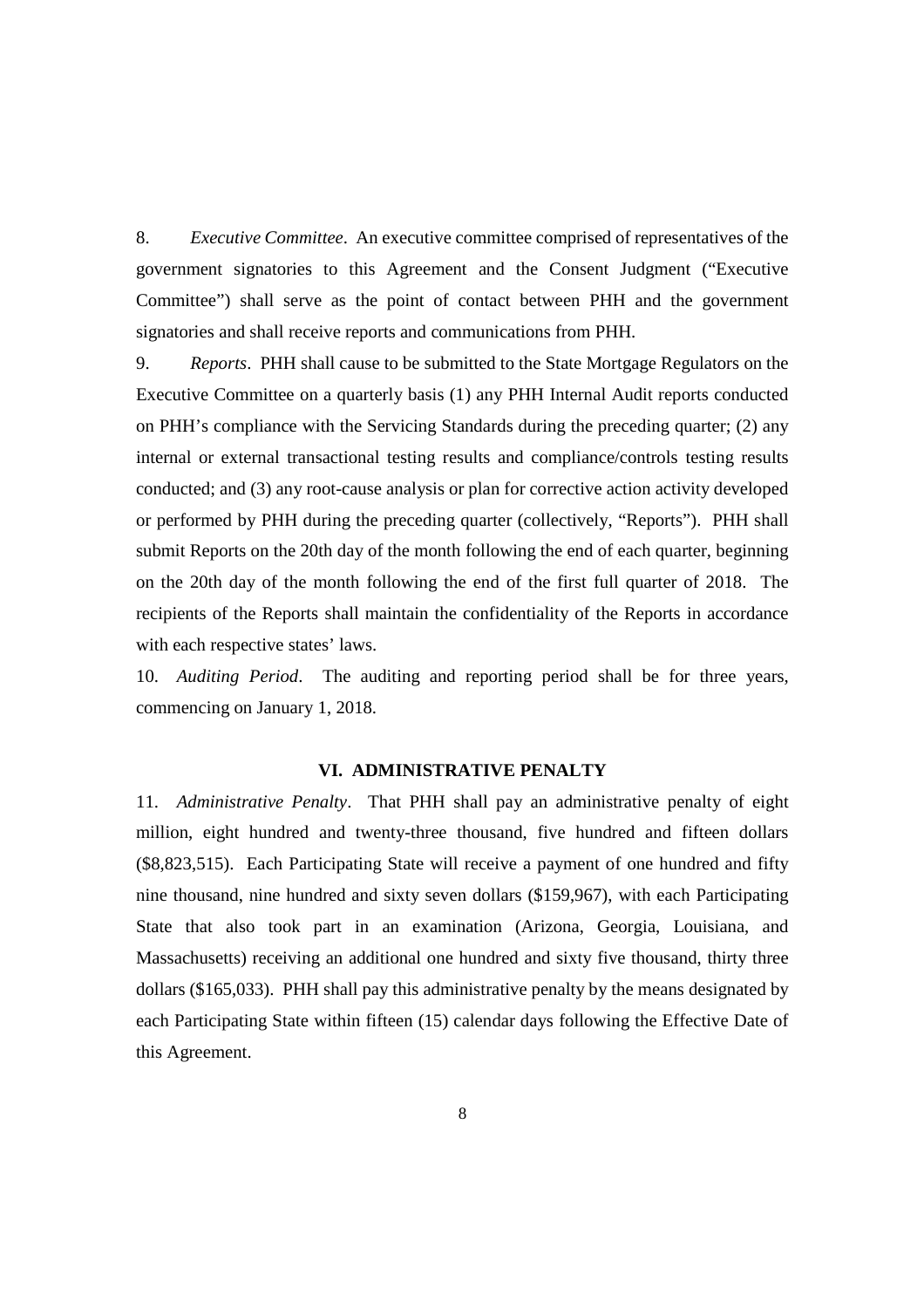12. That in the event that PHH fails to submit any administrative penalty set forth in this Agreement, in the amounts specified herein and in accordance with the applicable deadline, or if any transfer of any monetary amount required under this Agreement is voided by a Court Order, including a Bankruptcy Court Order, PHH agrees not to object to a Participating State submitting a claim, nor attempt to defend or defeat such authorized claim, for any unpaid amounts against any surety bond that PHH may maintain in such Participating State as a condition of maintaining a license under the jurisdiction of that State Mortgage Regulator.

#### **VII. ENFORCEMENT**

13. *General Enforcement Authority and Enforcement Relative to the Mortgage Servicing Standards, Consumer Relief, and Administrative Penalty*: That the terms of this Agreement including all Exhibits attached and incorporated herein shall be enforced in accordance with the provisions, terms and authorities provided herein and under the respective laws and regulations of each Participating State.

14. *No Restriction on Existing Examination and Investigative Authority.* That this Agreement shall in no way preclude any State Mortgage Regulator from exercising its examination or investigative authority authorized under the laws of the corresponding Participating State in the instance a determination is made wherein PHH is found not to be adhering to the requirements of the Agreement, other than inadvertent and isolated errors that are promptly corrected by PHH, or involving any unrelated matter not subject to the terms of this Agreement.

15. That, notwithstanding any other relief to the contrary, if PHH fails to comply with the terms and conditions of this Agreement, the State Mortgage Regulators may pursue any action allowed by law concerning the conduct and compliance violations stated in the Report of Examination, such action including, but not limited to, suspension or revocation of a license issued by the State Mortgage Regulators to PHH, imposition of a civil money penalty against PHH, or any other remedy allowed by law. The Parties agree that the failure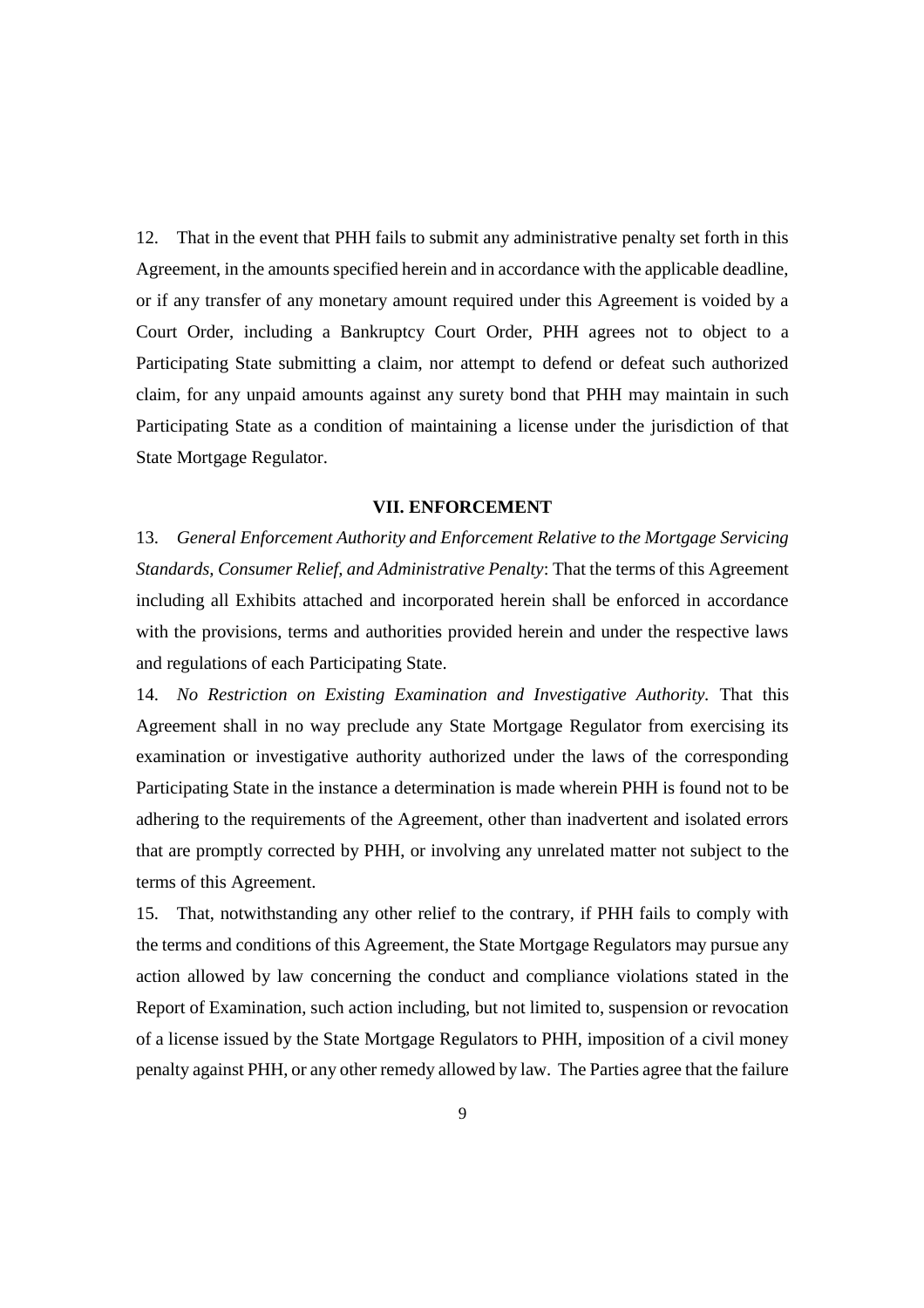of PHH to comply with any term or condition of this Agreement with respect to a particular State shall be treated as a violation of an Order of the State and may be enforced as such. Moreover, PHH acknowledges and agrees that this Agreement is only binding on the State Mortgage Regulators and not any other Local, State or Federal Agency, Department or Office.

16. *Sharing of Information and Cooperation.* That the State Mortgage Regulators may collectively or individually request and receive any information or documents in the possession of the Executive Committee or the MMC. This Agreement shall not limit PHH's obligations, as a licensee of the State Mortgage Regulators, to cooperate with any examination or investigation, including but not limited to, any obligation to timely provide requested information or documents to any State Mortgage Regulator.

#### **VIII. RELEASE**

17. That certain claims and remedies are released as provided for in the Release attached hereto as Exhibit C. That certain claims and remedies are not released, as provided in Part III of Exhibit C. The releases contained in Exhibit C shall become effective upon payment of the Borrower Payment Amount identified in Section IV and the Administrative Penalty identified in Section VI.

#### **IX. GENERAL PROVISIONS**

18. *Effectiveness.* That this Agreement shall become effective upon execution by all of the named State Mortgage Regulators (the "Effective Date").

19. *Public Record*. That this Agreement shall become public upon the Effective Date.

20. *Binding Nature*. That the terms of this Agreement (including the Servicing Standards attached as Exhibit A) are binding on PHH. This Agreement (including the Servicing Standards attached as Exhibit A) does not bind any successors or assigns, future purchasers of all or substantially all of the assets of PHH Corporation or PHH, or successors-in-interest of PHH Corporation or PHH. Notwithstanding the foregoing, in the event of the sale of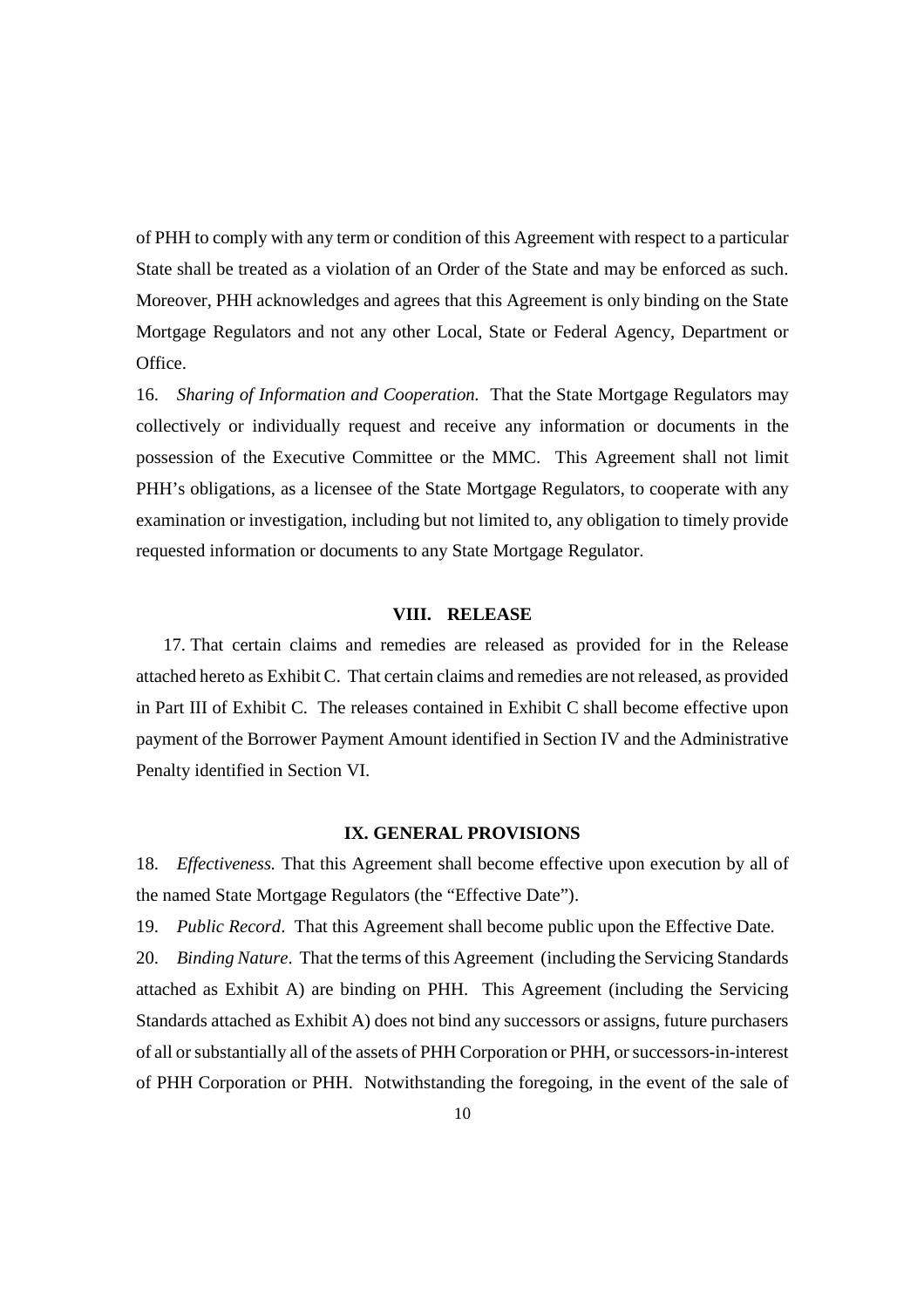PHH's servicing or sub-servicing platform, PHH shall work with the State Mortgage Regulators to ensure an orderly transition of serviced loans to any new servicer or subservicer of such loans. The provisions of this Agreement shall remain effective and enforceable except to the extent that, and until such time as, any provisions of this Agreement shall have been modified, terminated, suspended, or set aside, in writing by mutual agreement of the State Mortgage Regulators collectively and PHH.

21. *Standing and Choice of Law.* That each State Mortgage Regulator has standing to enforce this Agreement in the judicial or administrative process otherwise authorized under the laws and regulations of the corresponding Participating State. Upon entry, this Agreement shall be deemed a final order of each respective State Mortgage Regulator unless adoption of a subsequent order is necessary under the laws of the corresponding Participating State. In the event of any disagreement between any State Mortgage Regulator and PHH regarding the enforceability or interpretation of this Agreement and compliance therewith, the courts or administrative agency authorized under the laws of the corresponding Participating State shall have exclusive jurisdiction over the dispute, and the laws of the Participating State shall govern the interpretation, construction, and enforceability of this Agreement.

22. *Adoption of Subsequent Orders to Incorporate Terms.* That a State Mortgage Regulator, if deemed necessary under the laws and regulations of the corresponding Participating State, may issue a separate administrative order to adopt and incorporate the terms and conditions of this Agreement. A State Mortgage Regulator may *sua sponte* issue such subsequent order without the review and approval of PHH provided the subsequent order does not amend, alter, or otherwise change the terms of the Agreement. In the event a subsequent order amends, alters, or otherwise changes the terms of the Agreement, the terms of the Agreement, as set forth herein, will control.

23. *Privilege.* That this Agreement shall not constitute a waiver of any applicable attorney-client or work product privilege, confidentiality, or any other protection applicable to any negotiations relative to this Agreement.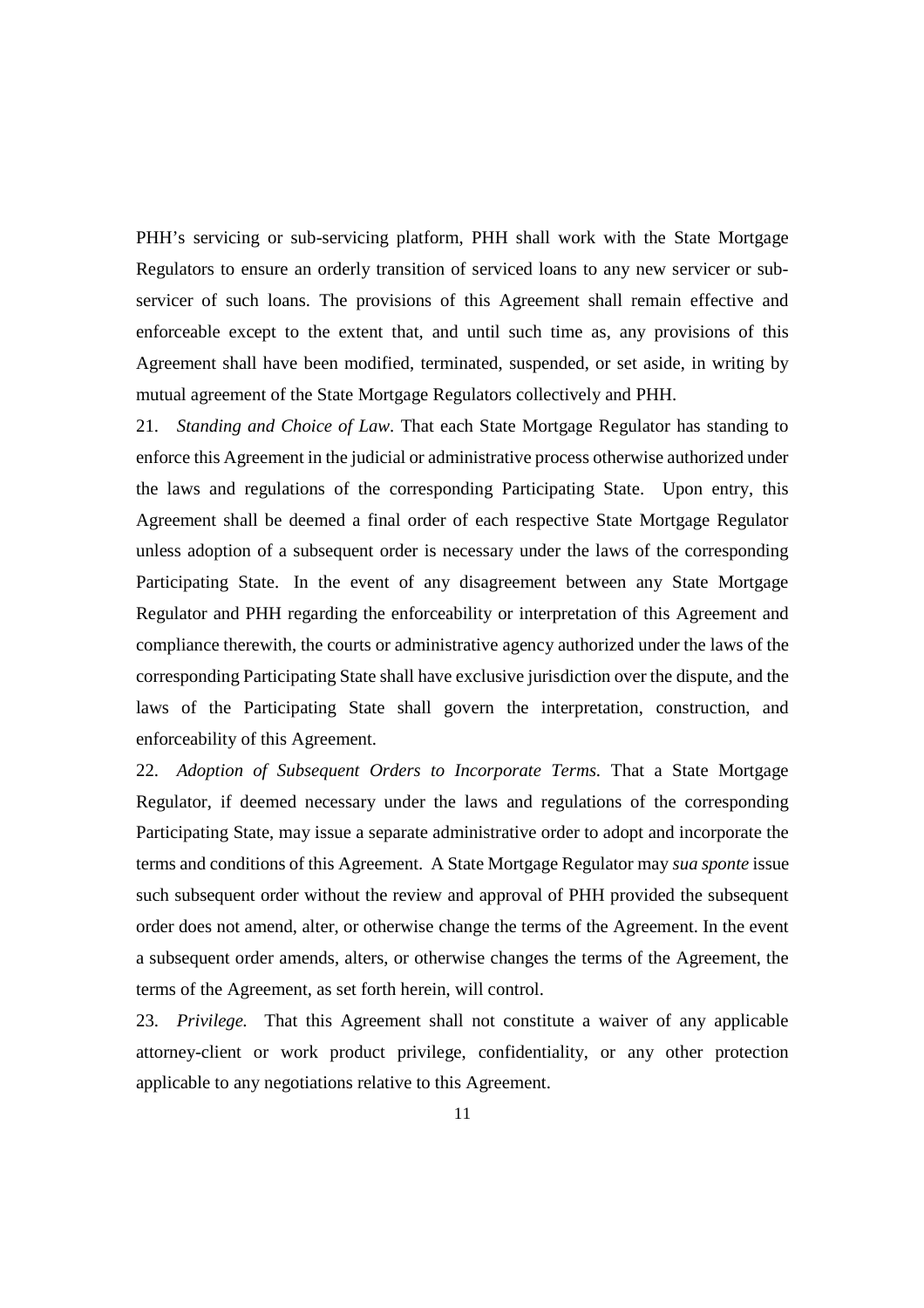24. *Titles.* That the titles used to identify the paragraphs of this Agreement are for the convenience of reference only and do not control the interpretation of this Agreement.

25. *Final Agreement*. That this Agreement is the final written expression and the complete and exclusive statement of all the agreements, conditions, promises, representations, and covenants between the Parties with respect to the subject matter hereof, and supersedes all prior or contemporaneous agreements, negotiations, representations, understandings, and discussions between and among the Parties, their respective representatives, and any other person or entity, with respect to the subject matter covered herein, excepting therefrom any proceeding or action if such proceeding or action is based upon facts not presently known to a State Mortgage Regulator or which were knowingly concealed from a State Mortgage Regulator by PHH. The Parties further acknowledge and agree that nothing contained in this Agreement shall operate to limit a State Mortgage Regulator's ability to assist any other Local, State or Federal Agency, Department or Office with any investigation or prosecution, whether administrative, civil or criminal, initiated by any such Agency, Department or Office against PHH or any other person based upon any of the activities alleged in these matters or otherwise.

26. *Waiver*. That the waiver of any provision of this Agreement shall not operate to waive any other provision set forth herein, and any waiver, amendment and/or change to the terms of this Agreement must be in writing signed by the Parties.

27. *No Private Right of Action Created*. That this Agreement does not create any private rights or remedies against PHH (or any of its affiliates or subsidiaries), create any liability for PHH (or any of its affiliates or subsidiaries) or limit defenses of PHH (or any of its affiliates or subsidiaries) for any person or entity not a party to this Agreement.

28. *Costs*. That except as otherwise agreed to in this Agreement, each party to this Agreement will bear its own costs and attorneys' fees associated with this enforcement action.

29. *Counterparts*. That this Agreement may be executed in separate counterparts, by facsimile or by PDF. A copy of the signed Agreement will be given the same effect as the